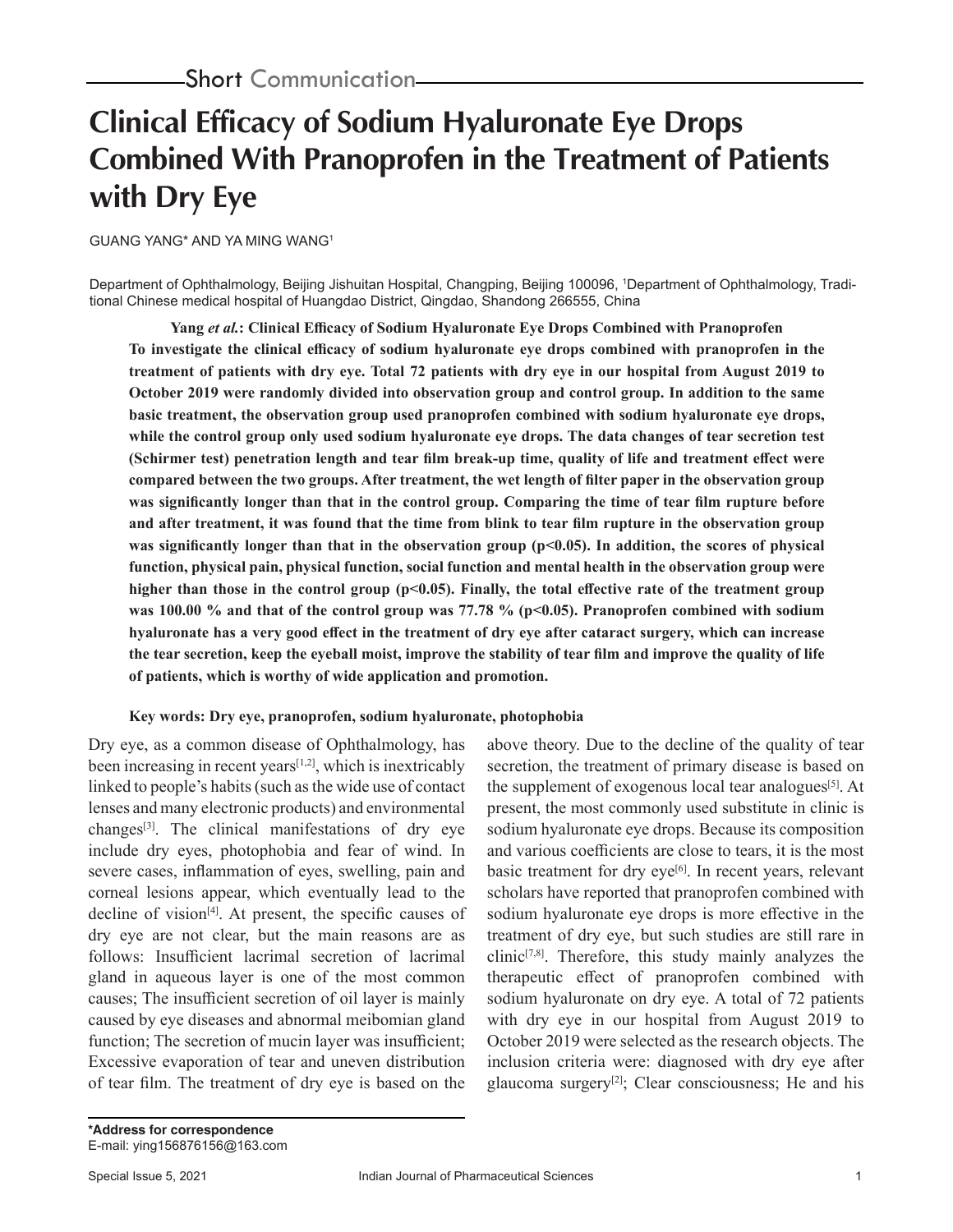family members were informed and agreed to participate in this study. The exclusion criteria were: severe organic lesions of important organs; Combined with other eye diseases; Due to the existence of mental disorders, neurological dysfunction and cannot normally cooperate with the treatment. The patients were randomly divided into treatment group (36 cases) and control group (36 cases). The treatment group was treated with sodium hyaluronate combined with pranoprofen, while the control group was only treated with sodium hyaluronate. There were 17 females and 19 males in the treatment group, aged from 24 to 65 y old, with an average of  $(39.6\pm3.6)$  y old. There were 18 females and 18 males in the control group, aged from 25 to 66 y old, with an average of  $(39.4\pm3.7)$  y old. There was no significant difference in age, gender and other general information between the two groups  $(p>0.05)$ . All patients with dry eye had fully informed consent and signed the consent form. This study was approved by the ethics committee of our hospital. Control group-Patients with dry eye were given sodium hyaluronate eye drops (Zhongshan branch of Zhuhai federal Pharmaceutical Co., Ltd; Batch number: H20040352). Usage: 5-6 times a d, 1 drop each time. If the symptoms of dry and astringent eyes are relieved, the frequency of medication can be appropriately reduced. The treatment lasted for 1-2 mo. The combined group was treated with pranoprofen combined with sodium hyaluronate eye drops. Observation group-On the basis of the treatment of the control group, the patients were given the external pralofene eye drops (Senju Pharmaceutical Co., ltd. fukusaki plant); Batch number: h20130682), usage: eye drops 4 times a d, 1-2 drops each time. The dosage and frequency should be adjusted according to the remission of dry eye symptoms. After 1-2 mo, the data changes of tear secretion test (Schirmer test) penetration length and tear film break-up time (but) of the two groups before and after treatment were observed<sup>[9]</sup>. Schirmer test-Under the normal condition without stimulation, a strip filter paper with a width of 5 mm and a length of 35 mm was selected, one end was folded and placed outside the lower eyelid or in the conjunctival sac at 1/3 and the rest was suspended outside the eyelid from the palpebral fissure. During the experiment, the eyes can be opened and the patients can blink at will, but the filter paper should be prevented from falling. BUT test-Before the examination, the patient sat in front of the slit lamp and kept his eyes closed for a period of time. 1 % fluorescein sodium eye drops and under slit lamp with narrow cobalt blue light to and fro carefully observes the tear film in front of the cornea. When black

holes such as macular, linear or irregular dry spots appear on the fluorescein stained tear film, the tear film breaks, and the time from blink to black hole appears on the tear film is recorded<sup>[8]</sup>. After the treatment of dry eye, the data changes of tear secretion test (Schirmer test), tear film but, quality of life and treatment effect were observed: The penetration length of Schirmer test was 10-15 mm, <10 mm was low tear secretion, <5 mm is dry eye; Tear film but: the normal value of tear film but was 15~45 s, <10 s is considered as tear film instability, which needs to be tested three times continuously to get the average value<sup>[5]</sup>; Quality of life comparison: short form-36 (SF-36) was used to investigate the living conditions of patients after eye drops intervention, including physiological function, physical pain, physiological function, social function and mental health. The full score of each dimension was 100. The higher the score, the higher the quality of life of patients. The difference between the two groups was compared; the clinical effects of the treatment group and the control group were recorded. The clinical efficacy of patients with dry eye is mainly divided into markedly effective, effective and ineffective, the specific ways are as follows: markedly effective: after the treatment of eye drops, the clinical symptoms such as pain, dryness and foreign body sensation disappeared or improved significantly; Effective: after treatment with eye drops, the clinical symptoms such as pain, dryness and foreign body sensation were improved to a certain extent; Invalid: after treatment with eye drops, the clinical symptoms such as pain, dryness and foreign body sensation did not improve or even gradually worsened. Total effective rate= (markedly effective+effective)/total cases×100 %. Statistical package for the social sciences (SPSS) 22.0 software was used for statistical analysis and processing of all data. The count data was expressed as (%) and analyzed with Rank sum test and chi square test. The measurement data was expressed as mean $\pm$ standard deviation (x $\pm$ s) and analyzed with t test. p<0.05 meant that the difference was statistically significant. According to the analysis of the tear penetration length of the two groups before and after treatment, we found that the wet length of filter paper in the observation group was significantly longer than that in the control group after treatment (p<0.05), as shown in Table 1. Based on the comparison of tear film rupture time before and after treatment, we found that the time from blink to tear film rupture in the observation group was significantly longer than that in the control group, as shown in Table 2. We used SF-36 scale to evaluate the quality of life of the two groups of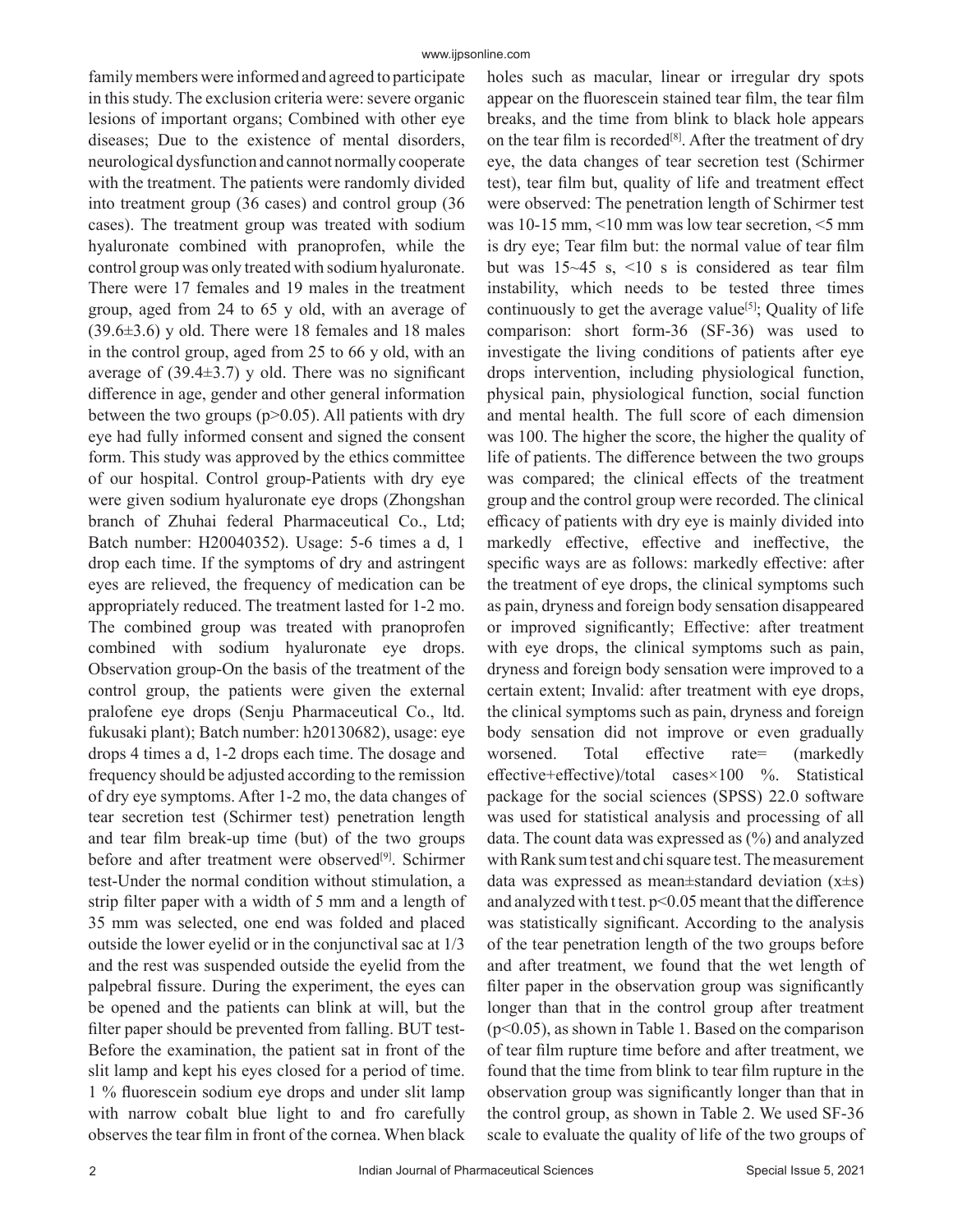patients after eye drops intervention and found that the scores of the observation group in the five dimensions of physiological function, physical pain, physiological function, social function and mental health were higher than those of the control group ( $p<0.05$ ), as shown in Table 3. Through the comparative analysis of the clinical treatment effect of the two groups of patients, the total effective rate of the treatment group was 100.00 % and that of the control group was 77.78 %. The total effective rate of the treatment group was significantly higher than that of the control group and the clinical effect of sodium hyaluronate combined with pranoprofen was better ( $p<0.05$ ), as shown in Table 4. With the popularity of all kinds of electronic equipment, people's eye use time and habits gradually form a more obvious change, leading to the continuous increase of dry eye patients. The symptoms of dry eye, such as eye fatigue and foreign body sensation, not only affect the normal use of eyes, but also easily interfere with the quality of life of patients $[10,11]$ . Therefore, it is necessary to choose a reasonable and effective method for treatment. Sodium hyaluronate eye drops, as a common ophthalmic drug, the main component sodium hyaluronate belongs to a class of linear polysaccharides. The mechanism of this drug in the treatment of dry eye mainly includes: Sodium hyaluronate can retain a large amount of water molecules[12]. After frequent use of sodium hyaluronate eye drops in patients with dry eye, the drug can form a good water retention effect, improve dry eye, foreign body sensation and other symptoms; Binding reaction. After the use of sodium hyaluronate eye drops, sodium hyaluronate components can rapidly react with fibronectin, which can stimulate the adhesion and extension of ocular epithelial cells and provide good support for the control of a series of symptoms of dry  $eye^{[13,14]}$ . The pharmacological mechanism of antiinflammatory drug ralofen in the treatment of dry eye is as follows: the volume of tear in patients with dry eye decreases significantly, leading to changes in tear physiological environment. Due to the influence of hypertonic tear film stimulation, a large number of

kinases and nuclear transcription factors (mainly acting on conjunctival epithelial cells and tears) with strong stimulation are produced in the eyes of patients $[15]$ . Under the influence of the above stimulation, the concentration of local inflammatory chemokines and inflammatory factors increased significantly, aggravating foreign body sensation, dryness and other symptoms. After the use of pranoprofen eye drops, this non steroidal anti-inflammatory drug can rapidly block the prostaglandin synthesis mechanism, form a good anti-inflammatory effect, reduce the concentration of inflammatory factors and inflammatory chemokines<sup>[16]</sup>, so as to ensure the symptom control effect of patients with dry eye. Once dry eye occurs, it should be treated immediately, which can improve the effectiveness of treatment and save the cost of treatment. In the actual operation, patients can be given pranoprofen eye drops for anti-inflammatory analgesia after the operation, which can reduce the increase of intraocular pressure caused by hormones and reduce the occurrence of adverse reactions. Inform patients of the exact time and dosage of medication, standardize the treatment of patients, and effectively control all aspects, so as to avoid irreversible harm. In this study, Schirmer test and BUT test were used to analyze the effect of pranoprofen combined with sodium hyaluronate on dry eye. Filter paper was used to compare the tear penetration length of the two groups before and after treatment. It was found that pranoprofen combined with sodium hyaluronate eye drops could increase the secretion of tear, keep the eyeball moist, prolong the tear film rupture time, increase the stability of tear film, improve the postoperative quality of life of patients, and reduce the probability of adverse reactions $[17,18]$ . In conclusion, pranoprofen combined with sodium hyaluronate has a very good effect on dry eye after cataract surgery, which can increase tear secretion, keep eyeball moist, improve the stability of tear film and improve the quality of life of patients, which is worthy of wide application and promotion.

| Group             | n  | Before treatment (mm) | After treatment (mm) |       |
|-------------------|----|-----------------------|----------------------|-------|
| Observation group | 36 | $3.13 \pm 1.26$       | $9.91 \pm 2.33$      | 0.001 |
| Control group     | 36 | $3.11 \pm 1.28$       | $7.29 \pm 1.84$      | 0.001 |
| t                 |    | 0.737                 | 3.964                |       |
| p                 |    | 0.18                  | 0.001                |       |

**TABLE 1: COMPARISON OF PENETRATION LENGTH OF SCHIRMER TEST BETWEEN TWO GROUPS**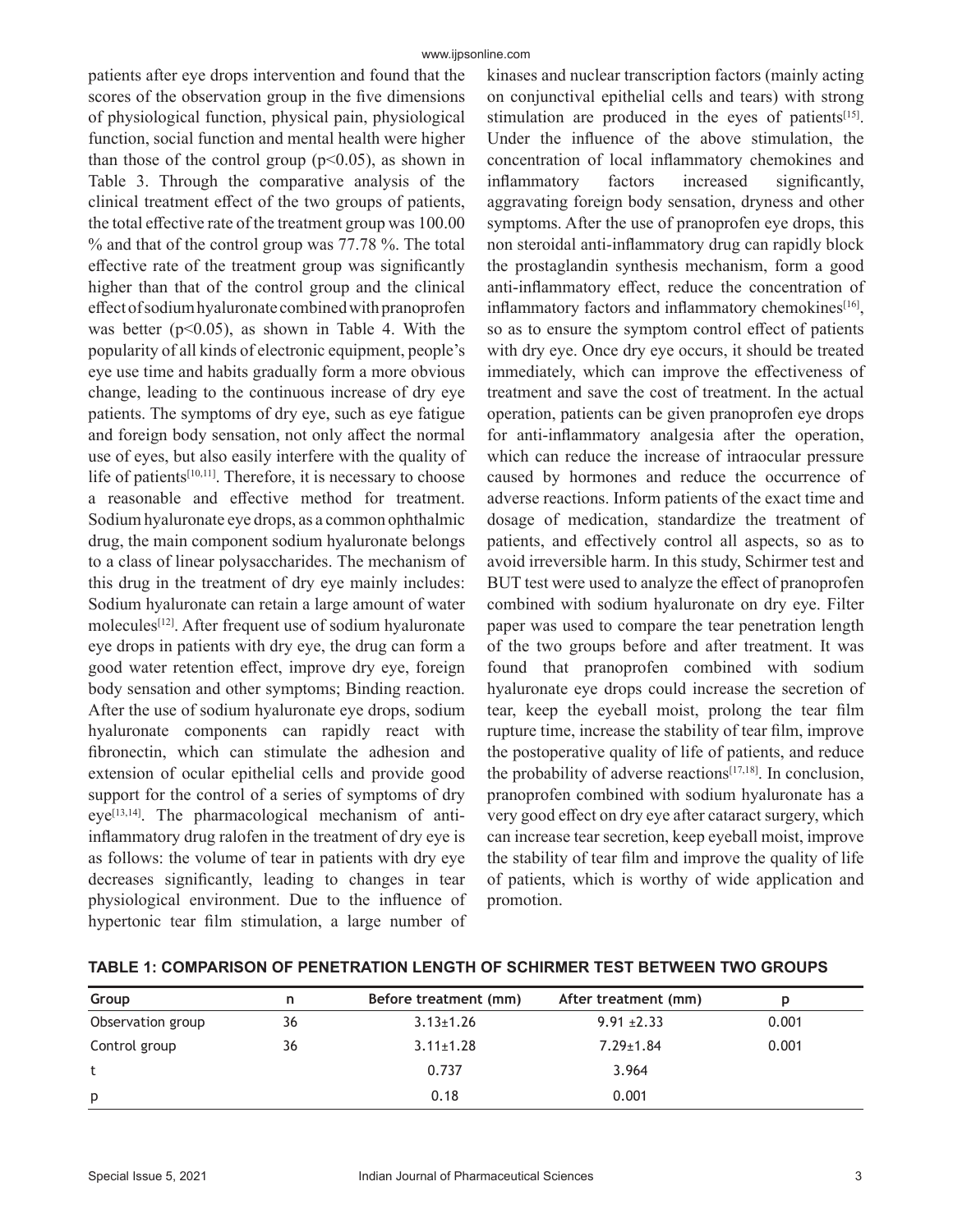| TADLE 2. GOMPANISON OF TEAN FILM BUT DETWEEN THE TWO GNOUPS |    |                       |                      |   |  |
|-------------------------------------------------------------|----|-----------------------|----------------------|---|--|
| Group<br>n                                                  |    | Before treatment (mm) | After treatment (mm) | D |  |
| Observation group                                           | 36 | $5.47 \pm 2.36$       | $12.86 \pm 2.25$     |   |  |
| Control group                                               | 36 | $5.51 \pm 2.38$       | $9.13 \pm 2.31$      |   |  |
|                                                             |    | 0.633                 | 4.737                |   |  |
| p                                                           |    | 0.389                 |                      |   |  |

# **TABLE 2: COMPARISON OF TEAR FILM BUT BETWEEN THE TWO GROUPS**

## **TABLE 3: COMPARISON OF QUALITY OF LIFE BETWEEN THE TWO GROUPS**

| Group                | n  | <b>Somatic</b><br>function | Psychological<br>function | Social function  | <b>Material</b><br>function | <b>Mental health</b> |
|----------------------|----|----------------------------|---------------------------|------------------|-----------------------------|----------------------|
| Control group        | 36 | $58.26 \pm 7.3$            | $48.12 \pm 6.36$          | $51.35 \pm 6.31$ | $61.32 + 6.74$              | $53.11 \pm 2.79$     |
| Observation<br>group | 36 | $68.94 \pm 7.8$            | $65.24 \pm 5.57$          | $63.56 \pm 8.44$ | 73.54±7.88                  | $69.57 + 4.56$       |
| t                    |    | 5.189                      | 9.562                     | 5.162            | 5.478                       | 14.126               |
| p                    |    | 0                          | 0                         | 0                | $\mathbf{0}$                | 0                    |

## **TABLE 4: COMPARISON OF TREATMENT EFFECT BETWEEN THE TWO GROUPS**

| Group             | n  | <b>Markedly effective</b> | <b>Effective</b> | <b>Invalid</b> | Total effective rate (%) |
|-------------------|----|---------------------------|------------------|----------------|--------------------------|
| Observation group | 36 | 19                        |                  |                | 100                      |
| Control group     | 36 |                           | 19               |                | 77.78                    |
|                   |    |                           |                  |                | 10.246                   |
| p                 |    |                           |                  |                |                          |

### **Author's contributions:**

This work was supported by the Beijing Jishuitan Hospital.

### **Conflict of interests:**

The authors report no conflicts of interest.

# **REFERENCES**

- 1. Ruprecht KW, Giere W, Wulle KG. Statistical contribution on symptomatic dry eye. Int J Ophthalmol 1977;174(2):65-74.
- 2. Sommer A. Xerophthalmia, Keratomalacia and Nutritional Blindness. Int Ophthalmol 1990;14(3):195-9.
- 3. Smith J, Steinemann TL. Vitamin A deficiency and the eye. Int Ophthalmol Clin 2000;40(4):83-91.
- 4. Chia EM, Mitchell P, Rochtchina E, Lee AJ, Maroun R, Wang JJ. Prevalence and associations of dry eye syndrome in an older population: the Blue Mountains Eye Study. Clin Exp Ophthalmol 2003;31(3):229-32.
- 5. Lemp MA, Foulks GN. The definition and classification of dry eye disease. Ocul Surf 2007;5(2):75-92.
- 6. Pflugfelder SC, Geerling G, Kinoshita S, Lemp MA, McCulley JP, Nelson D, *et al.* Management and therapy of dry eye disease: report of the Management and Therapy Subcommittee of the International Dry Eye WorkShop (2007). Ocul Surf 2007;5(2):163-78.
- 7. Yu J, Asche CV, Fairchild CJ. The economic burden of dry eye disease in the United States: a decision tree analysis. Cornea 2011;30(4):379-87.
- 8. Sadrai Z, Hajrasouliha AR, Chauhan S, Saban DR, Dastjerdi MH, Dana R. Effect of topical azithromycin on corneal innate immune responses. Invest Ophthalmol Vis Sci 2011;52(5):2525-31.
- 9. Stevenson W, Chauhan SK, Dana R. Dry eye disease: an immune-mediated ocular surface disorder. Arch Ophthalmol 2012;130(1):90-100.
- 10. Lemp MA, Crews LA, Bron AJ, Foulks GN, Sullivan BD. Distribution of aqueous-deficient and evaporative dry eye in a clinic-based patient cohort: a retrospective study. Cornea 2012;31(5):472-8.
- 11. Li M, Gong L, Chapin WJ, Zhu M. Assessment of visionrelated quality of life in dry eye patients. Invest Ophthalmol Vis Sci 2012;53(9):5722-7.
- 12. Németh J, Fodor E, Lang Z, Kosina-Hagyó K, Berta A, Komár T, *et al.* Lid-parallel conjunctival folds (LIPCOF) and dry eye: a multicentre study. Br J Ophthalmol 2012;96(11):1380-5.
- 13. Ridder III WH, Zhang Y, Huang JF. Evaluation of reading speed and contrast sensitivity in dry eye disease. Optom Vis Sci 2013;90(1):37-44.
- 14. Stern ME, Schaumburg CS, Pflugfelder SC. Dry eye as a mucosal autoimmune disease. Int Rev Immunol 2013;32(1):19- 41.
- 15. Johnston PR, Rodriguez J, Lane KJ, Ousler G, Abelson MB. The interblink interval in normal and dry eye subjects. Clin Ophthalmol 2013;7:253-9.
- 16. Deschamps N, Ricaud X, Rabut G, Labbé A, Baudouin C, Denoyer A. The impact of dry eye disease on visual performance while driving. Am J Ophthalmol 2013;156(1):184-9.